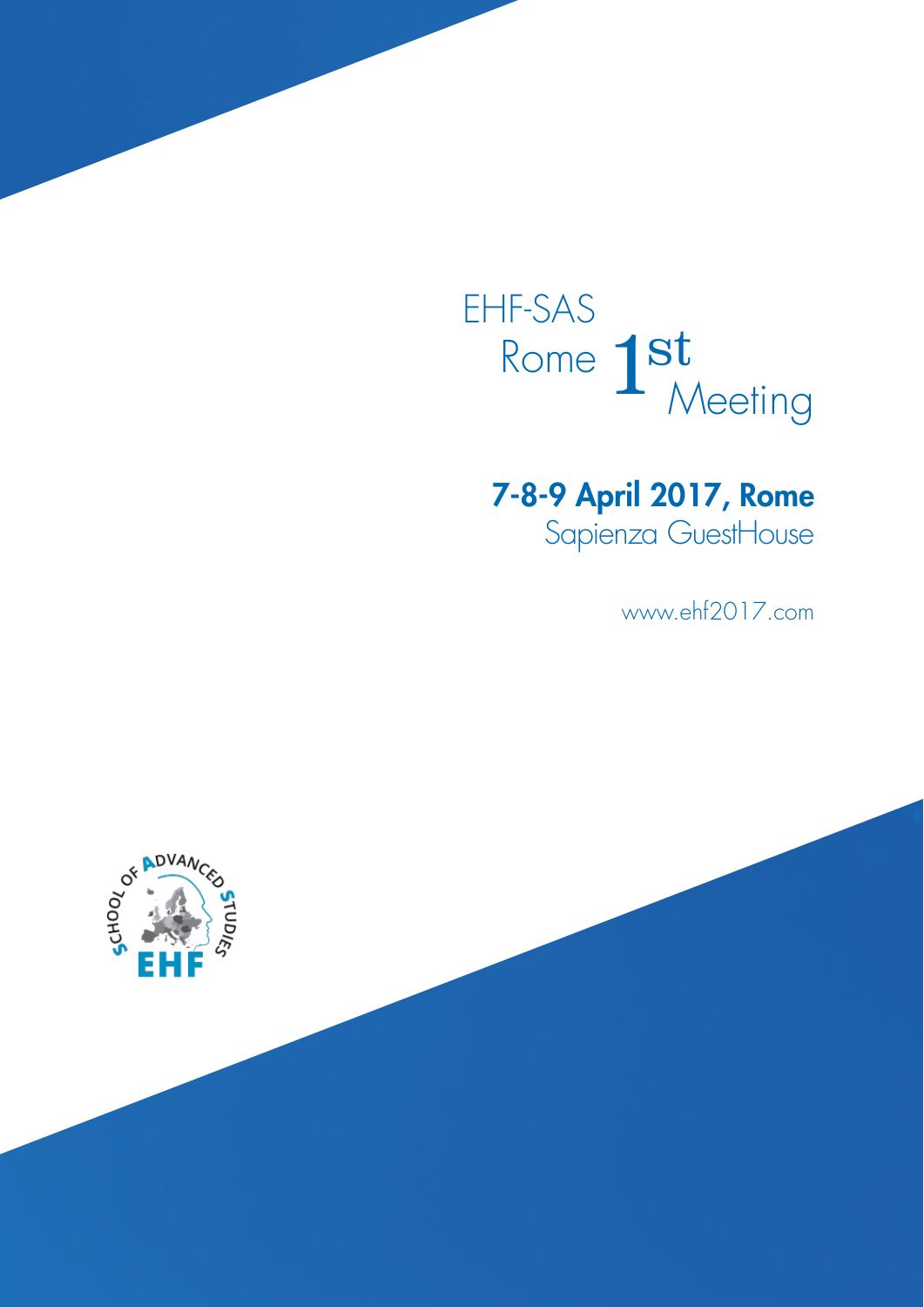# INTRODUCTION

European Headache Federation (EHF) promotes its own School of Advanced Studies (SAS), aimed to support headache science and scout young scientists following criteria of merits. EHF-SAS offers young EU scientists high qualifying educational activities, complementary to the ones operating in their structures, enhancing their critical spirit and their skills to face the complex knowledge of headache medicine always in a multidisciplinary perspective.

The offer of EHF-SAS covers the richness and diversity of Headache Medicine fields, being articulated in the following three classes of interest:

- Basic Science
- Clinical Science
- Diagnostic Science

EHF-SAS places a great emphasis on collaborative projects. EHF will support its fellows' activities allowing them to independently build their own plan sided by the EHF-SAS Scientific Committee. The EHF-SAS teaching staff includes Senior Fellows and Honorary Senior Fellows. EHF-SAS Senior Fellows are ex-officio the members of the EHF Board of Directors during their terms.

Academic Base 2016-2017: Guest-House, Sapienza University, Rome, Italy Website: http://ehf2017.com/aims-and-scope/

### EHF-SAS Scientific Committee

- Paolo Martelletti, EHF President
- Lars Edvinsson, IHS President Elect
- Messoud Ashina, TJHP Co-Editor
- Fabio Antonaci, co-Chair, EAN Scientific Panel Headache
- Elena Ruiz de la Torre, EHA President

### EHF-SAS Honorary Fellows

- Paolo Martelletti
- Zaza Katsarava
- Christian Lampl
- Messoud Ashina
- Koen Paemeleire
- Dimos-Dimitrios Mitsikostas
- Mark Braschinsky
- **Mattias Linde**
- Uwe Reuter
- Antoinette Maassen van den Brink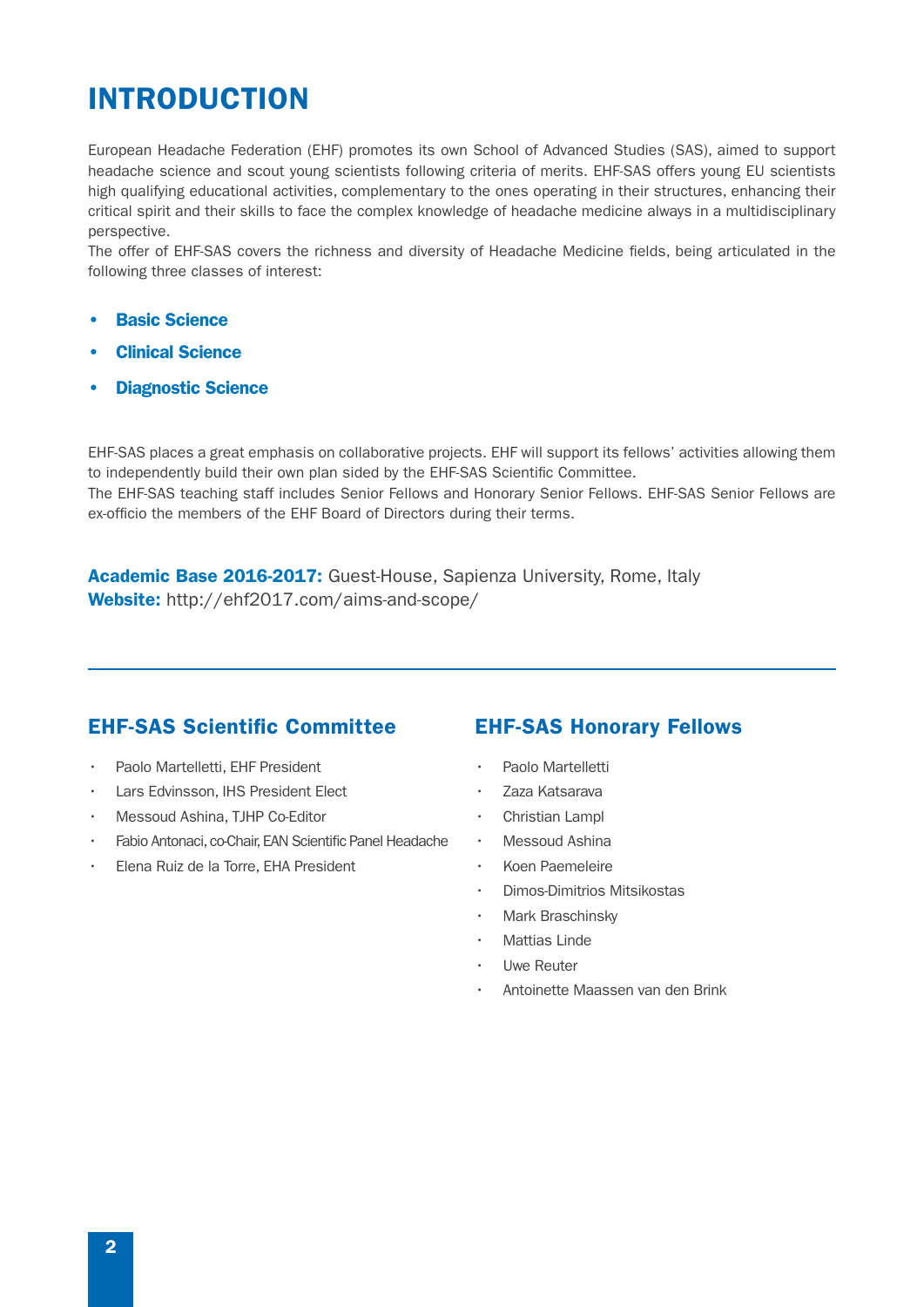## **Dates**

# 7 APRIL, 2017

• 16:00-17:00

BRIEFING PAOLO MARTELLETTI Junior Fellows grouping with Tutors assignments

 $\cdot$  20:30 DINNER

# 8 APRIL, 2017

Polifunzionale Room | Group A (Basic)

#### $\cdot$  9:00-9:45

TUTORIAL LECTURE: Migraine Pathophysiology Lars Edvinsson *Discussion (15 min)*

#### $\cdot$  10:00-10:45

TUTORIAL LECTURE: Potential cardiovascular risks of blocking CGRP Antoinette Maassen van den Brink *Discussion (15 min)*

# $\cdot$  11:00-11:30

COFFEE BREAK

#### $\cdot$  11:30-12:15

TUTORIAL LECTURE: CGRP in Migraine Lars Edvinsson *Discussion (15 min)*

#### $\cdot$  12:30-13:15 TUTORIAL LECTURE:

Gender issues in migraine Antoinette Maassen van den Brink *Discussion (15 min)*

 $\cdot$  13:30-14:30 LIGHT LUNCH

### $\cdot$  14:30-16:00

Review design

# Briefing Room | Group B (Clinical)

#### $\cdot$  9:00-9:45

## TUTORIAL LECTURE:

PACAP in migraine Messoud Ashina *Discussion (15 min)*

#### $\cdot$  10:00-10:45

#### TUTORIAL LECTURE:

Update on clinical trails in migraine prophylaxis CHRISTIAN LAMPL *Discussion (15 min)*

# $\cdot$  11:00-11:30

COFFEE BREAK

### $\cdot$  11:30-12:15

TUTORIAL LECTURE: Triptans, CGRP antagonists, CGRP monoclonal antibodies in the treatment of migraine, and their impact on the cerebral vasculature Messoud Ashina *Discussion (15 min)*

#### $\cdot$  12:30-13:15

#### TUTORIAL LECTURE:

Treatment of cluster headache – any news? CHRISTIAN LAMPL *Discussion (15 min)*

 $\cdot$  13:30-14:30 LIGHT LUNCH

#### $\cdot$  14:30-16:00 Review design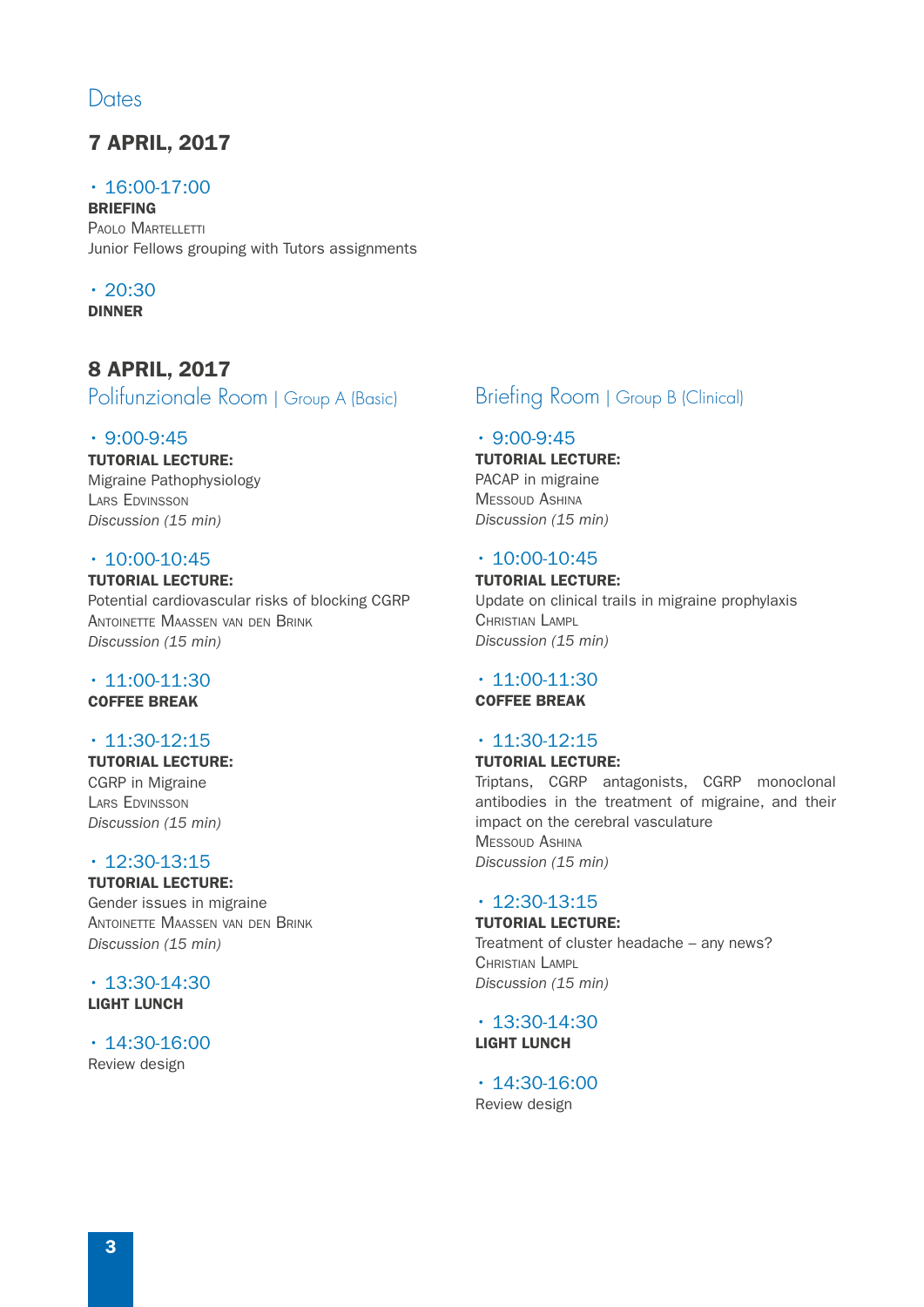## Emeroteca Room | Group C (Diagnostic)

#### $\cdot$  9:00-9:45

#### TUTORIAL LECTURE:

European Headache Federation consensus on technical investigation for primary headache disorders Dimos-Dimitrios Mitsikostas *Discussion (15 min)*

#### $\cdot$  10:00-10:45

TUTORIAL LECTURE: MRI for headache differential diagnosis Uwe Reuter *Discussion (15 min)*

#### $\cdot$  11:00-11:30

#### COFFEE BREAK

#### $\cdot$  11:30-12:15

#### TUTORIAL LECTURE:

Lumbar puncture for headache differential diagnosis Dimos-Dimitrios Mitsikostas *Discussion (15 min)*

#### $\cdot$  12:30-13:15

#### TUTORIAL LECTURE:

Secondary headache requiring investigation Uwe Reuter *Discussion (15 min)*

#### $\cdot$  13:30-14:30 LIGHT LUNCH

# $\cdot$  14:30-16:00

Review design

 $\cdot$  20.30 DINNER

### 9 APRIL, 2017

Polifunzionale Room, All Groups

#### $\cdot$  9:30-13.00

Presentation of the reviews and timeframe definition Next Meeting Debriefing

#### $\cdot$  13:30-14:00 LIGHT LUNCH

 $\cdot$  14:00 DEPARTURE

#### TUTORS:

*Basic Science:*  Lars Edvinsson, Antoinette Maassen van den Brink *Clinical Science:*  Messoud Ashina, Christian Lampl *Diagnostic Science:*  Dimos-Dimitrios Mitsikostas, Uwe Reuter

The EHF-SAS young fellows will conclude their experience with 3 reviews (Basic, Clinical and Diagnostic) on The Journal of Headache and Pain with their names together with the tutors. Waivers will be available. The EHF-SAS Tutors will work as internal mentors in the preparation of the review. The reviews should be online immediately before the EHF December Congress.

The EHF Rome Congress program foresees 1 hour daily slot (8:00-9:00) dedicated to EHF-SAS project presentations. Each day will be dedicated to one group that will be chaired by its 2 Tutors.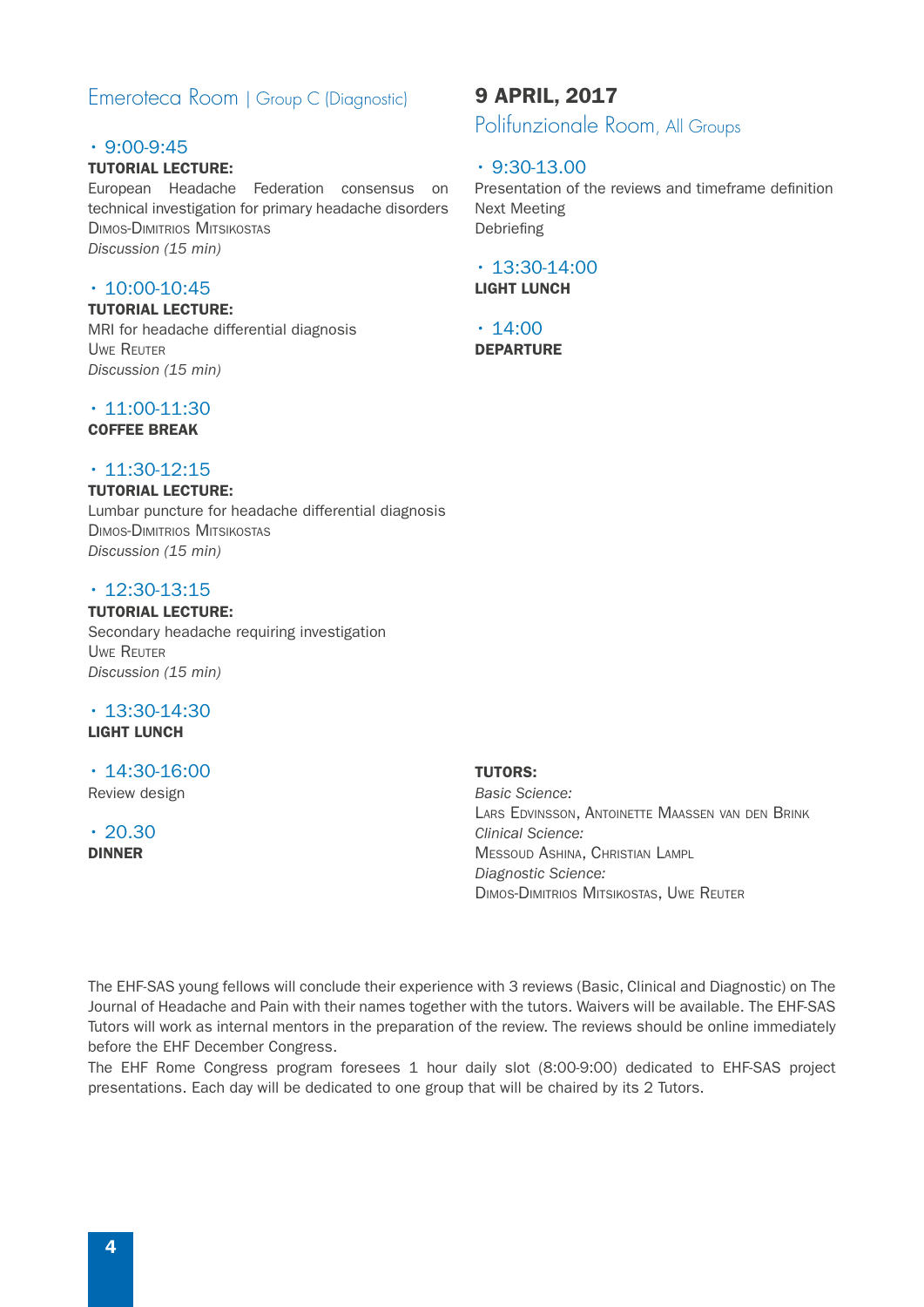# EHF-SAS 1st Meeting | 7-9 April 2017, Rome

## Junior fellows:

- Silvia Benemei *(Firenze)*
- Edvige Correnti *(Palermo)*
- Francesca Cortese *(Latina)*
- Marie Deen *(Copenhagen)*
- Zoë Delaruelle *(Gent)*
- Anne Luise Haulund Vollesen *(Copenhagen)*
- Katharina Kamm *(Munich)*
- Tim Kelderman *(Gent)*
- Sabrina Khan *(Copenhagen)*
- Tatiana Andreevna Ivanova *(Moscow)*
- Alejandro Labastida Ramirez *(Rotterdam)*
- Francesca Marchese *(Palermo)*
- Andrea Negro *(Rome)*
- Raffaele Ornello *(L'Aquila)*
- Laura Papetti *(Rome)*
- Lanfranco Pellesi *(Modena)*
- Bianca Raffaelli *(Berlin)*
- Michele Romoli *(Perugia)*
- Amada Eloisa Rubio Beltrán *(Rotterdam)*
- Alberto Terrin *(Padova)*
- Simone Vigneri *(Rovigo)*

The 1st Meeting of the EHF-SAS has been equally sponsored by the European Headache Federation and the Italian Society for the Study of Headache.

The young fellows residency at Sapienza GuestHouse has been supported by an educational grant from Sapienza University of Rome, Department of Clinical and Molecular Medicine.







ehf-org.org web.uni[roma1.it/dip\\_dm](https://web.uniroma1.it/dip_dmcm/en)cm/en sisc.it